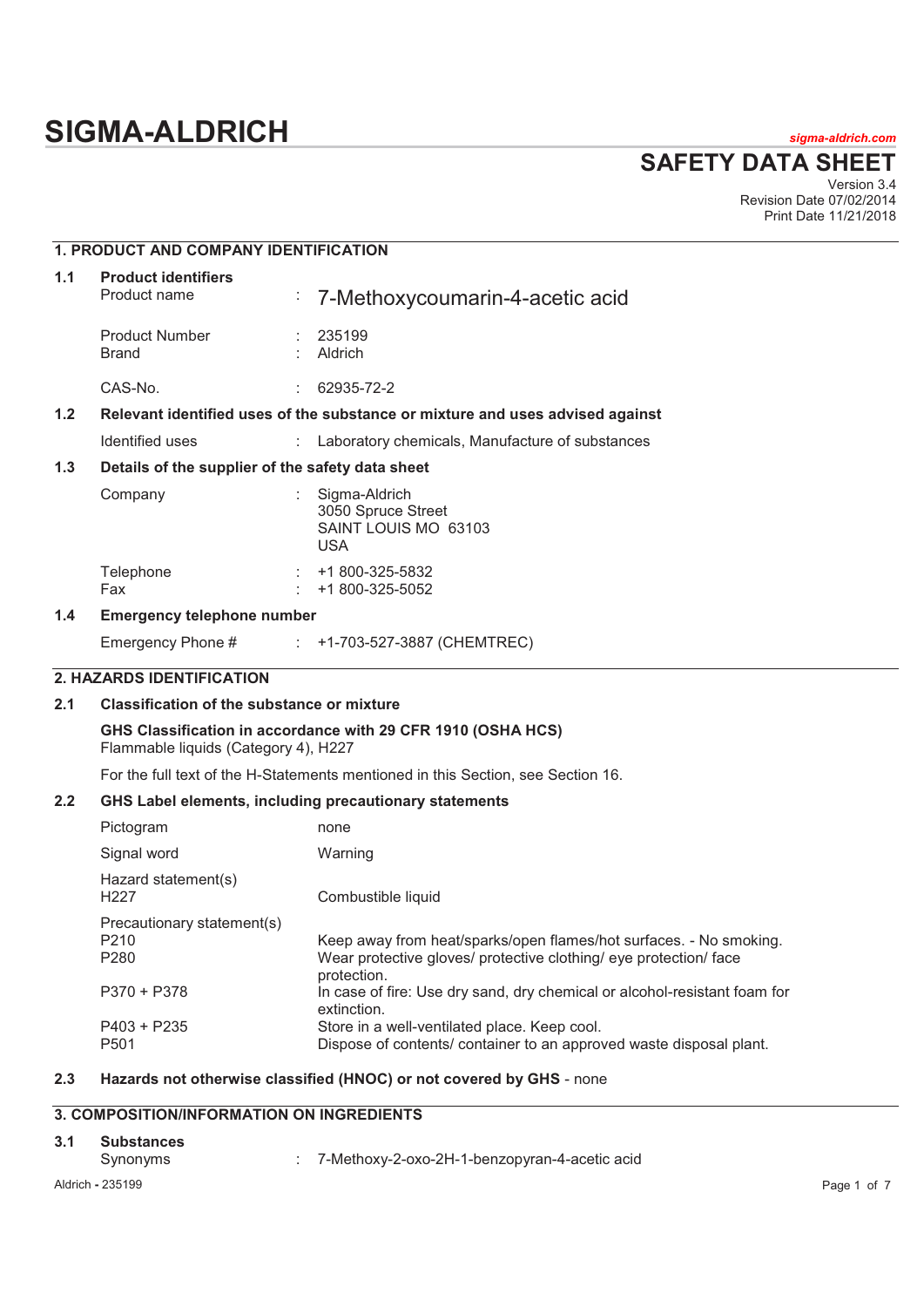| Formula          | : $C_{12}H_{10}O_5$ |
|------------------|---------------------|
| Molecular Weight | $: 234.20$ g/mol    |
| CAS-No.          | $: 62935 - 72 - 2$  |
|                  |                     |

#### **Hazardous components**

| Component                                                                        | l Classification   | Concentration |
|----------------------------------------------------------------------------------|--------------------|---------------|
| 7-Methoxycoumarin-4-acetic acid                                                  |                    |               |
|                                                                                  | Flam. Lig. 4: H227 | -             |
| For the full text of the H-Statements mentioned in this Section, see Section 16. |                    |               |

#### **4. FIRST AID MEASURES**

### **4.1 Description of first aid measures**

### **General advice**

Consult a physician. Show this safety data sheet to the doctor in attendance.Move out of dangerous area.

### **If inhaled**

If breathed in, move person into fresh air. If not breathing, give artificial respiration. Consult a physician.

### **In case of skin contact**

Wash off with soap and plenty of water. Consult a physician.

### **In case of eye contact**

Flush eyes with water as a precaution.

### **If swallowed**

Do NOT induce vomiting. Never give anything by mouth to an unconscious person. Rinse mouth with water. Consult a physician.

### **4.2 Most important symptoms and effects, both acute and delayed**

The most important known symptoms and effects are described in the labelling (see section 2.2) and/or in section 11

### **4.3 Indication of any immediate medical attention and special treatment needed**  no data available

### **5. FIREFIGHTING MEASURES**

#### **5.1 Extinguishing media**

### **Suitable extinguishing media**

Use water spray, alcohol-resistant foam, dry chemical or carbon dioxide.

### **5.2 Special hazards arising from the substance or mixture**  Carbon oxides

### **5.3 Advice for firefighters**

Wear self contained breathing apparatus for fire fighting if necessary.

### **5.4 Further information**

Use water spray to cool unopened containers.

### **6. ACCIDENTAL RELEASE MEASURES**

### **6.1 Personal precautions, protective equipment and emergency procedures**

Avoid breathing vapours, mist or gas. Remove all sources of ignition. Beware of vapours accumulating to form explosive concentrations. Vapours can accumulate in low areas. For personal protection see section 8.

### **6.2 Environmental precautions**

Prevent further leakage or spillage if safe to do so. Do not let product enter drains.

### **6.3 Methods and materials for containment and cleaning up**

Contain spillage, and then collect with an electrically protected vacuum cleaner or by wet-brushing and place in container for disposal according to local regulations (see section 13). Keep in suitable, closed containers for disposal.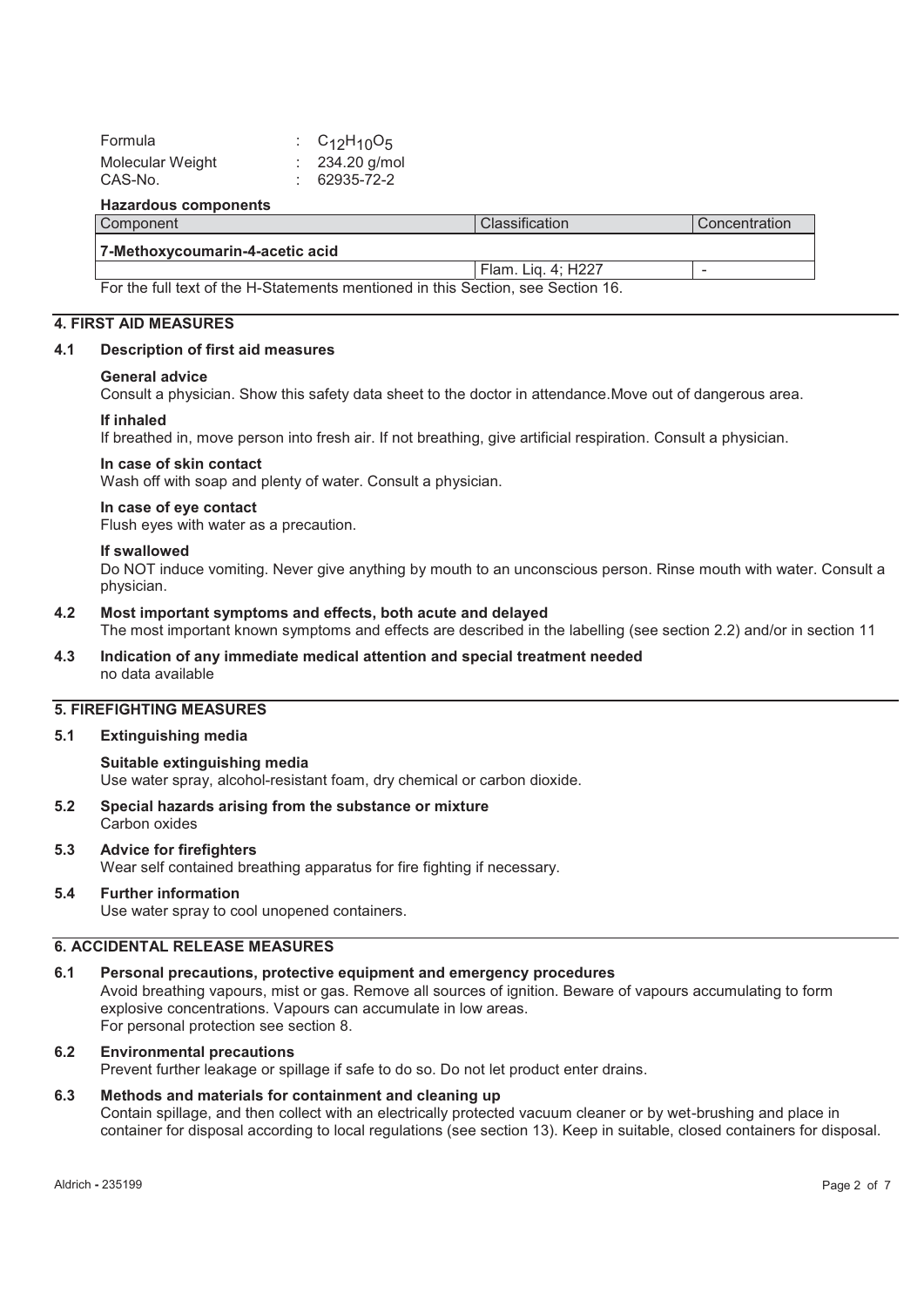### **6.4 Reference to other sections**

For disposal see section 13.

### **7. HANDLING AND STORAGE**

### **7.1 Precautions for safe handling**

Avoid inhalation of vapour or mist. Keep away from sources of ignition - No smoking.Take measures to prevent the build up of electrostatic charge. For precautions see section 2.2.

### **7.2 Conditions for safe storage, including any incompatibilities**

Keep container tightly closed in a dry and well-ventilated place. Containers which are opened must be carefully resealed and kept upright to prevent leakage.

Light sensitive. Keep in a dry place.

### **7.3 Specific end use(s)**

Apart from the uses mentioned in section 1.2 no other specific uses are stipulated

### **8. EXPOSURE CONTROLS/PERSONAL PROTECTION**

### **8.1 Control parameters**

**Components with workplace control parameters**  Contains no substances with occupational exposure limit values.

### **8.2 Exposure controls**

### **Appropriate engineering controls**

Handle in accordance with good industrial hygiene and safety practice. Wash hands before breaks and at the end of workday.

### **Personal protective equipment**

#### **Eye/face protection**

Safety glasses with side-shields conforming to EN166 Use equipment for eye protection tested and approved under appropriate government standards such as NIOSH (US) or EN 166(EU).

#### **Skin protection**

Handle with gloves. Gloves must be inspected prior to use. Use proper glove removal technique (without touching glove's outer surface) to avoid skin contact with this product. Dispose of contaminated gloves after use in accordance with applicable laws and good laboratory practices. Wash and dry hands.

#### **Body Protection**

impervious clothing, The type of protective equipment must be selected according to the concentration and amount of the dangerous substance at the specific workplace.

#### **Respiratory protection**

Where risk assessment shows air-purifying respirators are appropriate use a full-face respirator with multipurpose combination (US) or type ABEK (EN 14387) respirator cartridges as a backup to engineering controls. If the respirator is the sole means of protection, use a full-face supplied air respirator. Use respirators and components tested and approved under appropriate government standards such as NIOSH (US) or CEN (EU).

### **Control of environmental exposure**

Prevent further leakage or spillage if safe to do so. Do not let product enter drains.

### **9. PHYSICAL AND CHEMICAL PROPERTIES**

### **9.1 Information on basic physical and chemical properties**

a) Appearance Form: powder Colour: white b) Odour no data available c) Odour Threshold no data available d) pH no data available e) Melting point/freezing Melting point/range: 193 °C (379 °F) - dec.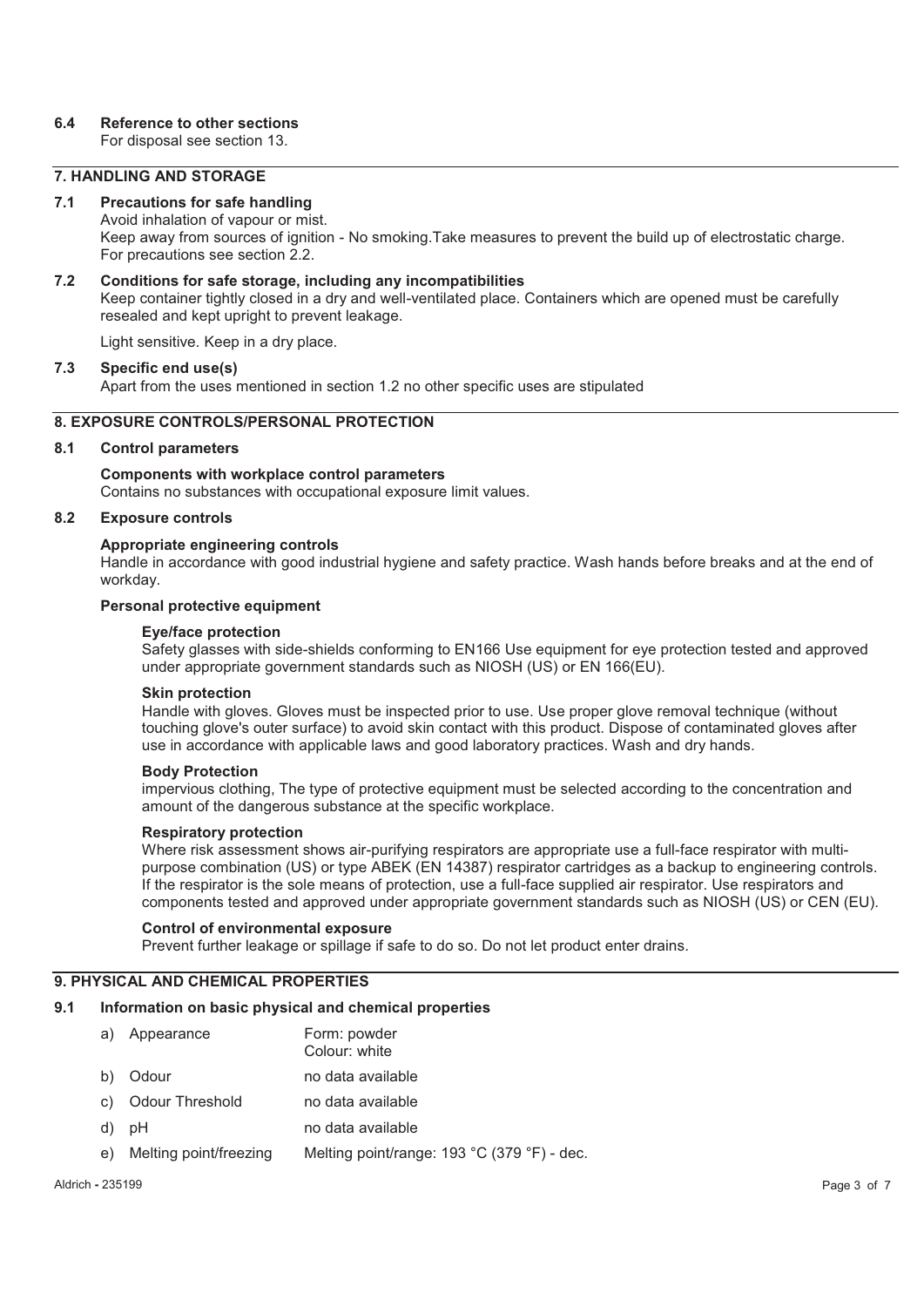point

- f) Initial boiling point and boiling range 189 °C (372 °F) at 1,013 hPa (760 mmHg)
- g) Flash point 87 °C (189 °F) closed cup
- h) Evapouration rate no data available i) Flammability (solid, gas) no data available
- j) Upper/lower flammability or explosive limits Upper explosion limit: 42 %(V) Lower explosion limit: 3.5 %(V)
- k) Vapour pressure no data available
- l) Vapour density no data available
- m) Relative density no data available
- n) Water solubility no data available
- o) Partition coefficient: noctanol/water log Pow: -2.03
- p) Auto-ignition temperature no data available
- q) Decomposition temperature  $> 190 °C$  ( $> 374 °F$ ) -
- r) Viscosity no data available
- s) Explosive properties no data available
- t) Oxidizing properties no data available

#### **9.2 Other safety information**  no data available

### **10. STABILITY AND REACTIVITY**

### **10.1 Reactivity**

no data available

- **10.2 Chemical stability**  Stable under recommended storage conditions.
- **10.3 Possibility of hazardous reactions**  no data available

### **10.4 Conditions to avoid**

Exposure to moisture may affect product quality. Heat, flames and sparks.

### **10.5 Incompatible materials**  Strong oxidizing agentsStrong oxidizing agentsStrong oxidizing agents, Acid chlorides, Phosphorus halides, Strong acids, Strong reducing agents

**10.6 Hazardous decomposition products**  Other decomposition products - no data available In the event of fire: see section 5

### **11. TOXICOLOGICAL INFORMATION**

### **11.1 Information on toxicological effects**

### **Acute toxicity**  no data available

Inhalation: no data available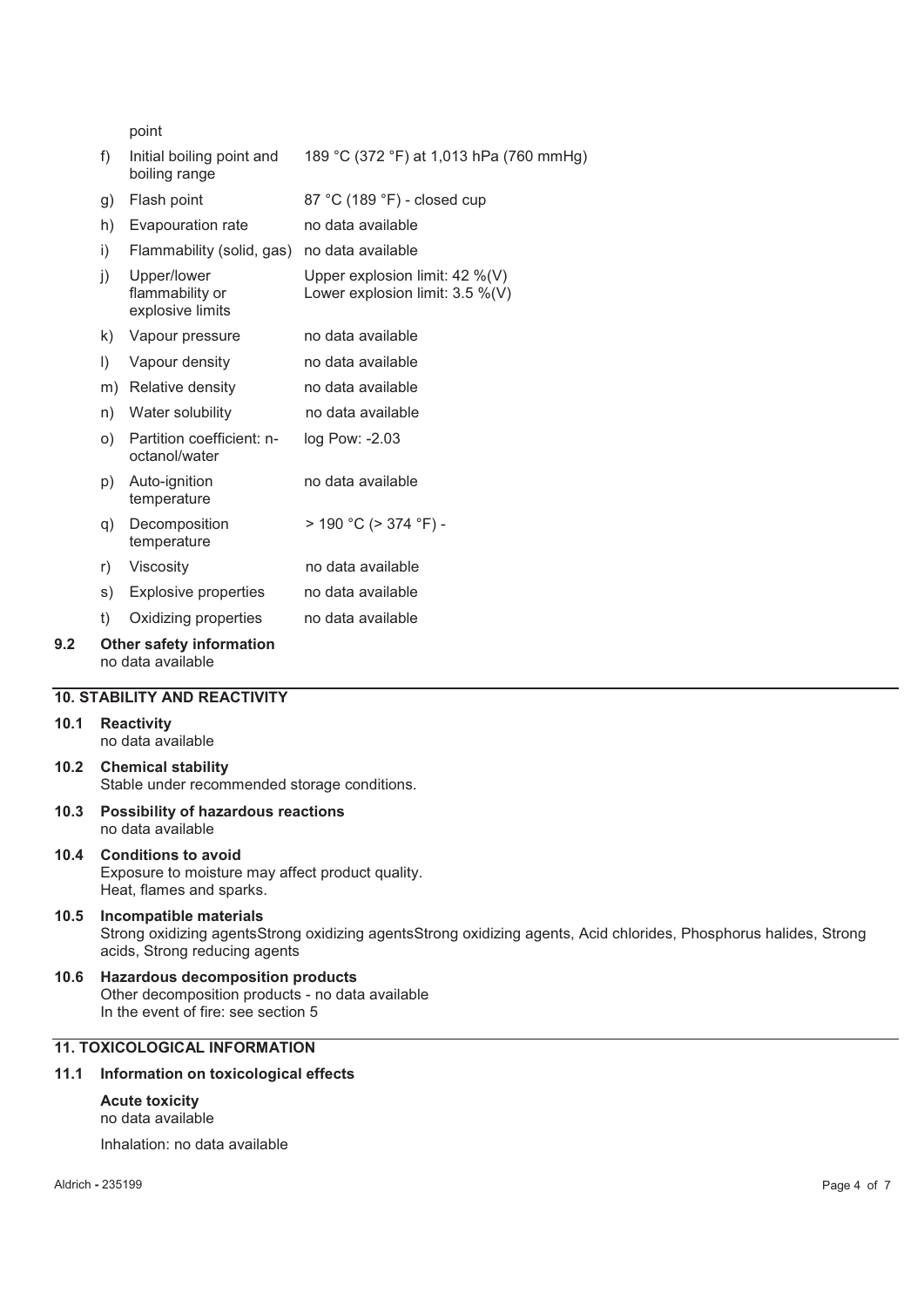#### Dermal: no data available

#### no data available

**Skin corrosion/irritation**  no data available

**Serious eye damage/eye irritation**  no data available

**Respiratory or skin sensitisation**  no data available

**Germ cell mutagenicity**  no data available

#### **Carcinogenicity**

- IARC: No component of this product present at levels greater than or equal to 0.1% is identified as probable, possible or confirmed human carcinogen by IARC.
- ACGIH: No component of this product present at levels greater than or equal to 0.1% is identified as a carcinogen or potential carcinogen by ACGIH.
- NTP: No component of this product present at levels greater than or equal to 0.1% is identified as a known or anticipated carcinogen by NTP.
- OSHA: No component of this product present at levels greater than or equal to 0.1% is identified as a carcinogen or potential carcinogen by OSHA.

### **Reproductive toxicity**

no data available

no data available

**Specific target organ toxicity - single exposure**  no data available

**Specific target organ toxicity - repeated exposure**  no data available

#### **Aspiration hazard**  no data available

**Additional Information** 

RTECS: Not available

To the best of our knowledge, the chemical, physical, and toxicological properties have not been thoroughly investigated.

To the best of our knowledge, the chemical, physical, and toxicological properties have not been thoroughly investigated.

Stomach - Irregularities - Based on Human Evidence Stomach - Irregularities - Based on Human Evidence

### **12. ECOLOGICAL INFORMATION**

#### **12.1 Toxicity**

no data available

- **12.2 Persistence and degradability**  no data available
- **12.3 Bioaccumulative potential**  no data available
- **12.4 Mobility in soil**  no data available
- **12.5 Results of PBT and vPvB assessment**  PBT/vPvB assessment not available as chemical safety assessment not required/not conducted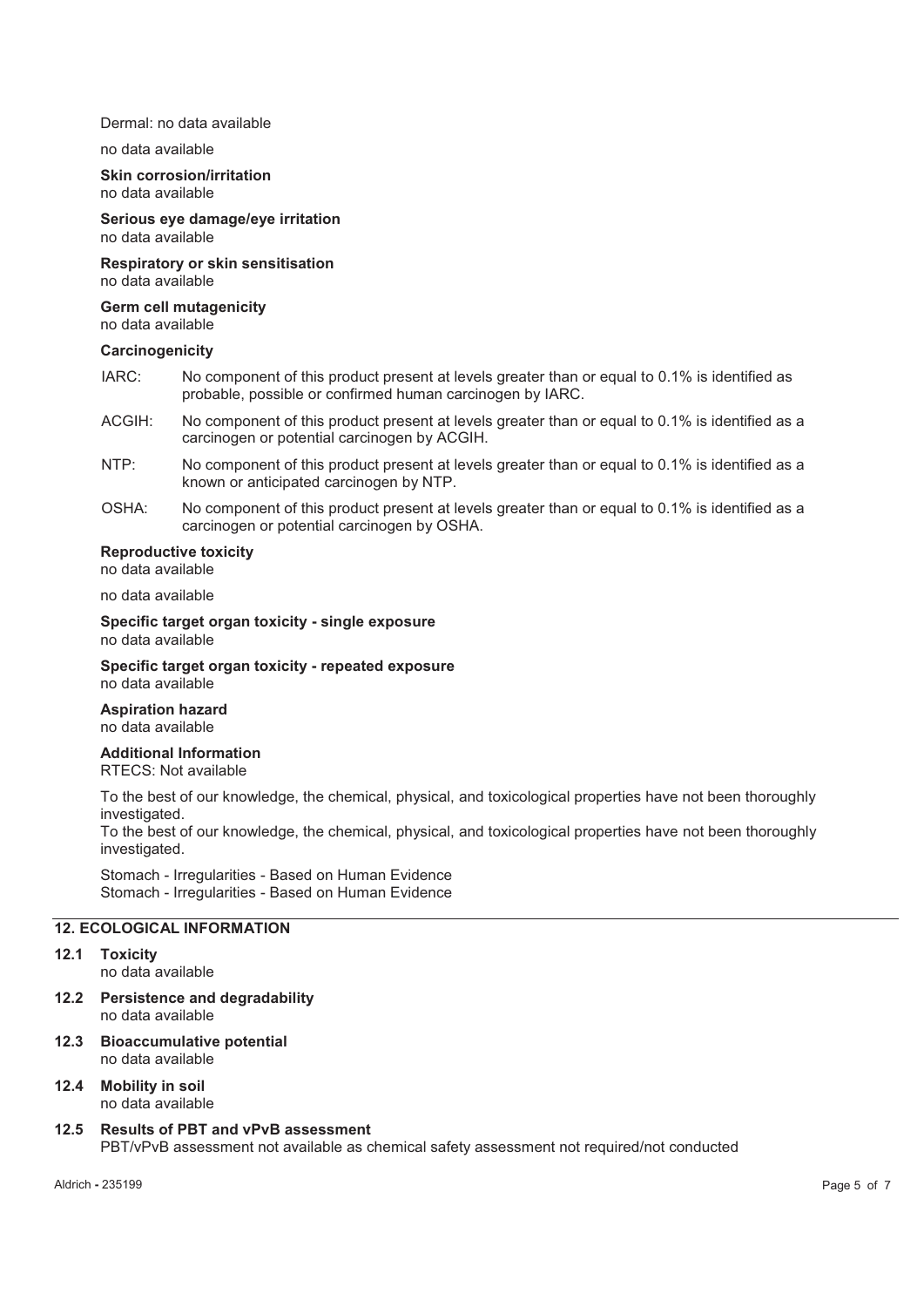### **12.6 Other adverse effects**

no data available

### **13. DISPOSAL CONSIDERATIONS**

### **13.1 Waste treatment methods**

#### **Product**

This combustible material may be burned in a chemical incinerator equipped with an afterburner and scrubber. Offer surplus and non-recyclable solutions to a licensed disposal company.

### **Contaminated packaging**

Dispose of as unused product.

### **14. TRANSPORT INFORMATION**

**DOT (US)**

Not dangerous goods

### **IMDG**

Not dangerous goods

### **IATA**

Not dangerous goods

### **15. REGULATORY INFORMATION**

#### **SARA 302 Components**

SARA 302: No chemicals in this material are subject to the reporting requirements of SARA Title III, Section 302.

### **SARA 313 Components**

SARA 313: This material does not contain any chemical components with known CAS numbers that exceed the threshold (De Minimis) reporting levels established by SARA Title III, Section 313.

### **SARA 311/312 Hazards**

Fire Hazard, Chronic Health Hazard

#### **Massachusetts Right To Know Components**  No components are subject to the Massachusetts Right to Know Act.

#### **Pennsylvania Right To Know Components**

| 7-Methoxycoumarin-4-acetic acid            | CAS-No.<br>62935-72-2 | <b>Revision Date</b> |
|--------------------------------------------|-----------------------|----------------------|
| <b>New Jersey Right To Know Components</b> | CAS-No.               | <b>Revision Date</b> |
| 7-Methoxycoumarin-4-acetic acid            | 62935-72-2            |                      |

### **California Prop. 65 Components**

This product does not contain any chemicals known to State of California to cause cancer, birth defects, or any other reproductive harm.

### **16. OTHER INFORMATION**

### **Full text of H-Statements referred to under sections 2 and 3.**

| Flam. Liq.                                                                                                | Flammable liquids      |
|-----------------------------------------------------------------------------------------------------------|------------------------|
| H <sub>227</sub>                                                                                          | Combustible liquid     |
| <b>HMIS Rating</b><br>Health hazard:<br>Chronic Health Hazard:<br>Flammability:<br><b>Physical Hazard</b> | O<br>$\star$<br>2<br>U |